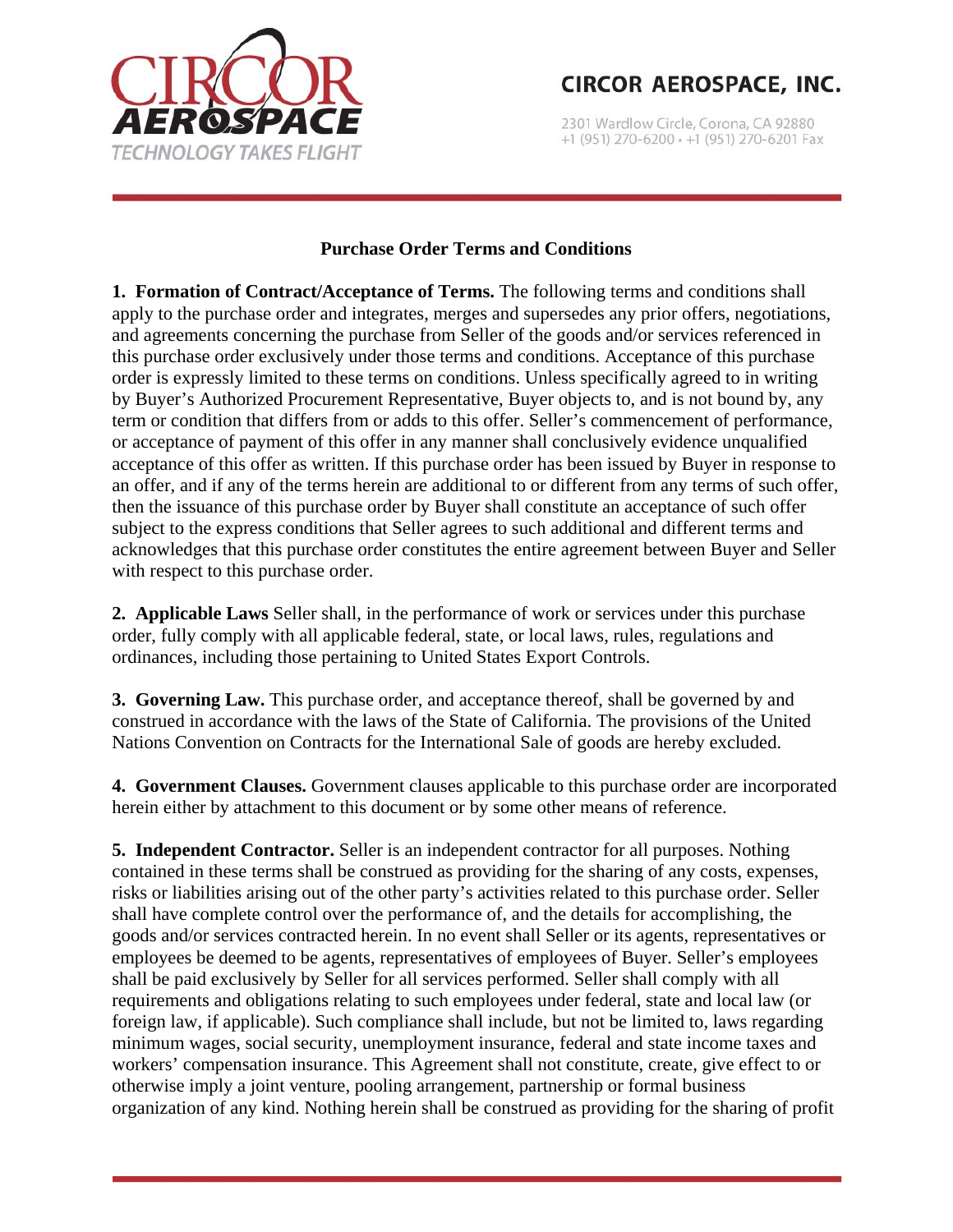

2301 Wardlow Circle, Corona, CA 92880 +1 (951) 270-6200 · +1 (951) 270-6201 Fax

or losses arising out of the efforts of either or both parties. Seller shall comply with all applicable rules and regulations established by the Buyer for access to and activities in and around Buyer's premises. Seller shall assign personnel satisfactory to Buyer. At any time and for any reason, Buyer may require Seller to withdraw the services of any person and require that Seller promptly provide replacements for such persons satisfactory to Buyer. In addition to the other indemnification provisions within this purchase order, Seller specifically agrees to indemnify and hold harmless Buyer from and against any liabilities, claims, charges or suits for alleged losses, costs, damages or expenses arising from Buyer's exercise of its rights hereunder.

**6. Code of Conduct.** Buyer is committed to conducting its business fairly, impartially, and in an ethical and proper manner. Buyer's expectation is that Seller also will conduct its business fairly, impartially and in an ethical and proper manner. Buyer's further expectation is that Seller will have (or will develop) and adhere to a code of ethical standards. If Seller has cause to believe that Buyer or any employee or agent of Buyer has behaved improperly or unethically under this order, Seller shall report such behavior to the Parent Company, Circor International, Inc. at www.circor.com .

**7. Changes.** Buyer reserves the right at any time prior to the delivery date of this order by written notice to Seller to make changes to the drawings, designs or specifications of the goods ordered, the method of packing and shipping, the time, place or method of delivery, the quantity of goods ordered or the work covered hereby. Any failure on the part of Seller to meet specification requirements, including weight, which results in a request by Seller for a design change, deviation or variation from the specification requirements, shall be accompanied by a price reduction offer as consideration. If any such changes affect Sellers cost and/or delivery schedule, Seller shall notify Buyer immediately, and in the case of an increase in Seller's cost, within twenty (20) days of such notice Seller shall submit a detailed cost breakdown comparing original requirements and costs to the changed requirements and costs. The parties will then discuss an equitable adjustment in the purchase price, delivery schedule or both. However, no adjustment will be binding on Buyer unless evidenced by a purchase order, change notice or revision to this purchase order signed by an authorized representative of Buyer's Purchasing Staff. **NOTE:** *Buyer's engineering and technical personnel may from time to time render assistance or give technical advice or discuss or affect an exchange of information with Seller's personnel concerning the goods or work in this purchase order. Such actions shall not be deemed to be a change under the "Changes" clause of this purchase order and shall not be the basis for equitable adjustment.* Failure to agree to any adjustment shall not relieve or excuse Seller from proceeding with this purchase order as changed. Work shall not be supplied in excess quantities specified in the purchase order. Seller shall be liable for handling charges and return shipment.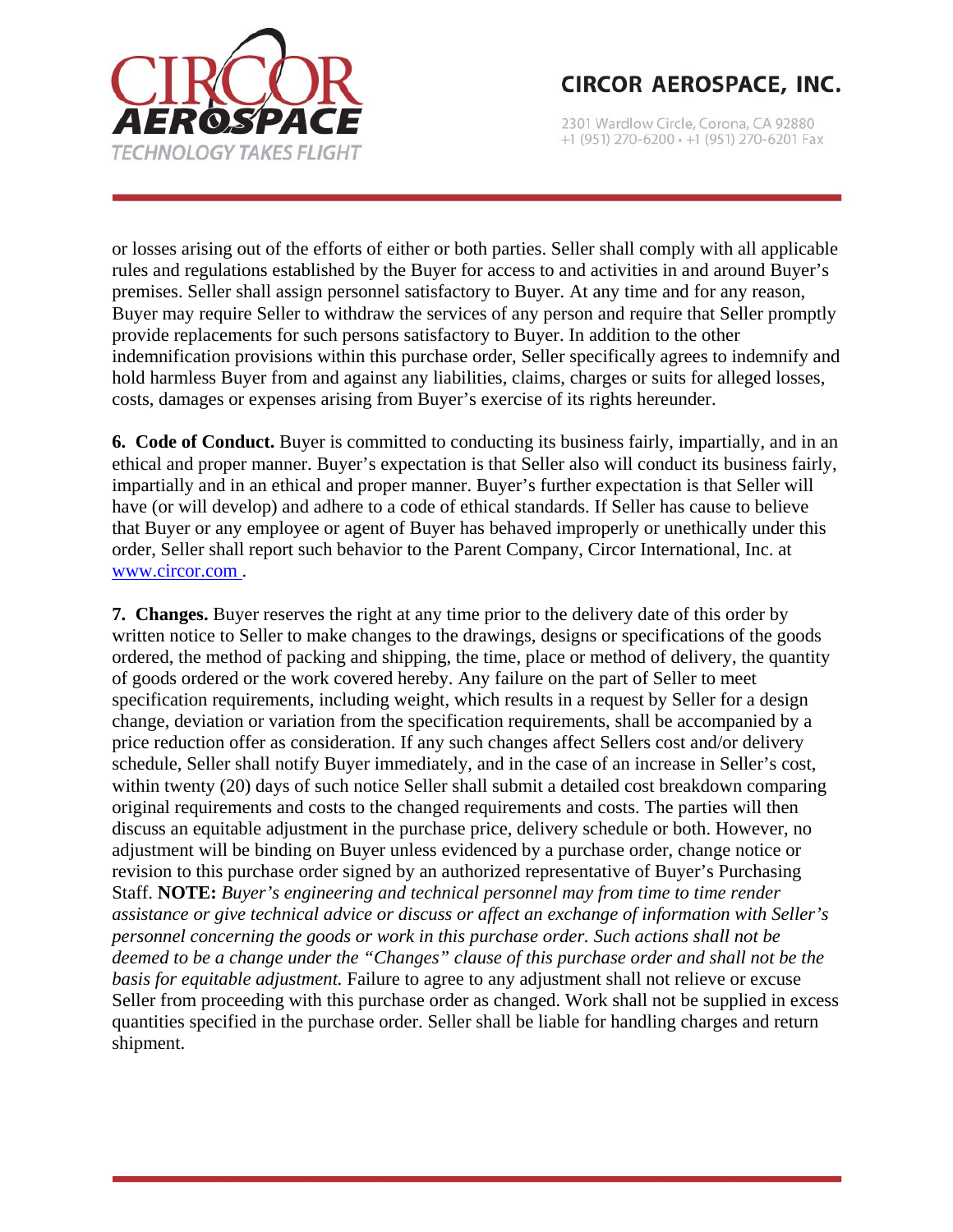

2301 Wardlow Circle, Corona, CA 92880 +1 (951) 270-6200 · +1 (951) 270-6201 Fax

**8.** Seller Changes to Goods – Supplier shall not make any changes to Goods, including without limitation, in form, fit, function, or classification, or to any component or software, (collectively, "Engineering Changes") without first notifying Buyer.

**9.** Counterfeit Part Prevention – Seller shall not deliver products that contain counterfeit items (such as, but not limited to, software, material and electrical/mechanical parts/assemblies). SAE AS5553 provides guidance for counterfeit prevention.

**10. Packing, Marking, Shipping and Packing Slips.** Seller shall assure that all packing and packaging shall comply with good commercial practice, pack the goods to prevent damage and deterioration and in accordance with any additional packaging requirement listed within the purchase order. Seller shall comply with carrier tariffs. The prices stated in the purchase order include all applicable federal, state and local taxes, duties and the cost of packaging the goods purchased in the manner listed under the packing, marking and shipping requirement of these terms. Unless otherwise specified in this purchase order, Buyer may charge Seller for damage to or deterioration of any goods resulting from improper packing or packaging. Unless this purchase order specifies otherwise, Seller will ship the goods in accordance with the following instructions: (i) Shipments by Seller or its subcontractors must include packing sheets containing Buyer's purchase order number, line item number, description and quantity of goods shipped, part number or size, if applicable, and appropriate evidence of inspections. A shipment containing hazardous and non-hazardous materials must have separate packing sheets for the hazardous and non-hazardous materials. Seller shall not include any hazardous substance in any packing material included with the goods. Items shipped on the same day will be consolidated on one bill of lading or air bill unless Buyer authorizes otherwise. The shipping documents will describe the material according to the applicable classification and/or tariff. The total number of shipping containers will be referenced on all shipping documents. Originals of all Government bills of lading will be surrendered to the origin carrier at the time of shipment. (ii) Seller will label each shipping container with the purchase order number and the number that each container represents of the total number being shipped (e.g. box 1 of 2, box 2 of 2). (iii) Buyer will select the carrier and mode of transportation for all shipments where freight costs will be charged to Buyer. (iv) Seller will include copies of documentation supporting prepaid freight charges (e.g., carrier invoices or UPS shipping log/manifest), if any, with its invoices. (v) If Seller is unable to comply with the shipping instructions in this purchase order, Seller will contact Buyer. Seller shall ensure the packaging, labeling and shipping of all Hazardous substances or dangerous materials conform with all applicable international, federal, state and local laws and regulations with the proper shipping labels in accordance with Title 8, California Code of Regulations, Article 110, Section 5194. No goods purchased, manufactured or otherwise acquired for use in the performance of or to be delivered under this purchase order shall be transported on vessels, aircraft or other carriers leased to or from, owned, operated, or controlled by any prohibited country identified in the International Traffic in Arms Regulations (ITAR), 22 CFR 126. No vessels, aircraft, or other carrier, while carrying any such goods shall make an en route stop in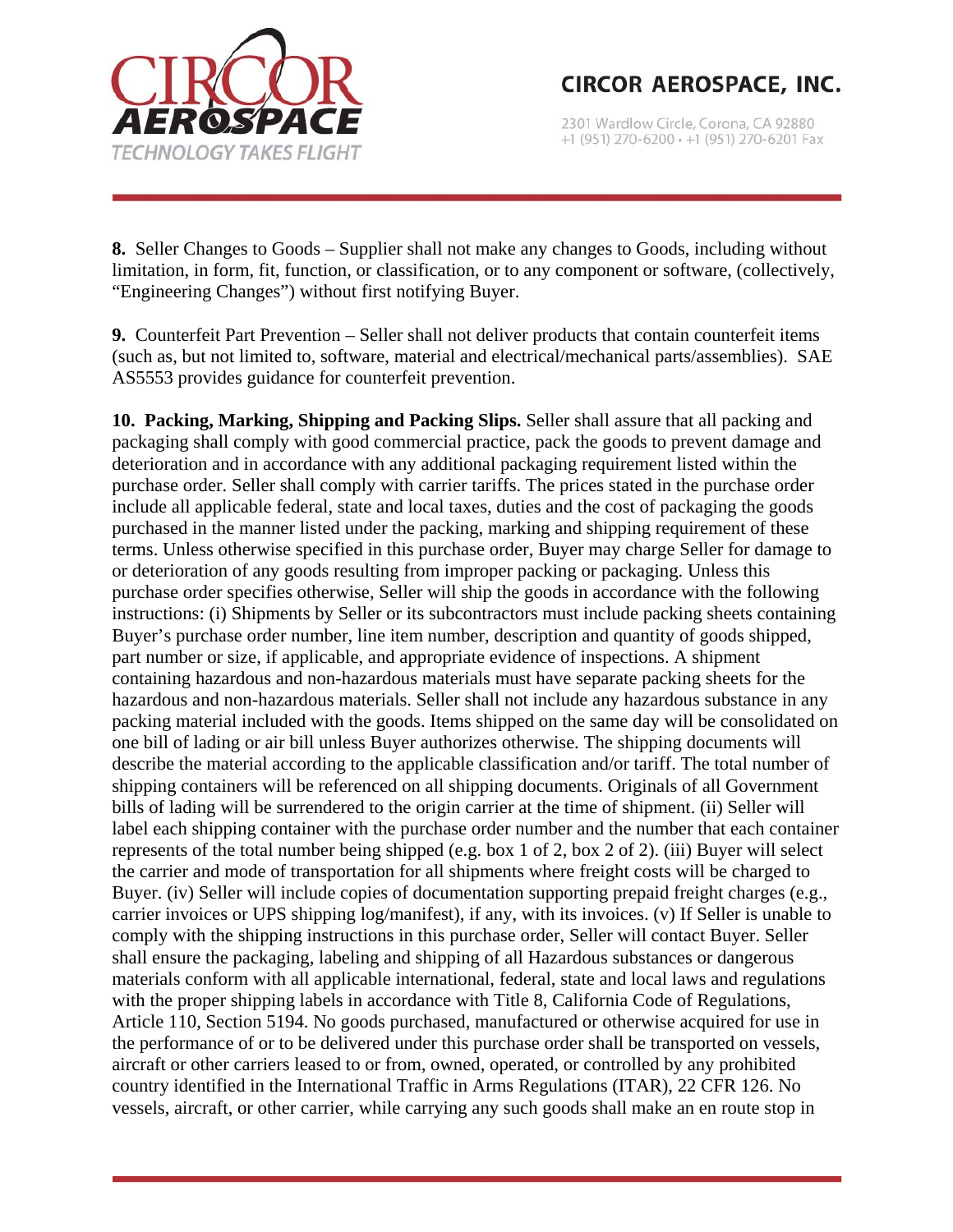

2301 Wardlow Circle, Corona, CA 92880 +1 (951) 270-6200 · +1 (951) 270-6201 Fax

any prohibited country identified in the ITAR, 22 CFR 126. Seller shall insert the provisions of this paragraph in all subcontracts hereunder.

**11. Warranty.** Seller expressly warrants that all goods and services covered by this purchase order will conform to Buyer's instructions, specifications, drawings and data current as of date of this purchase order (unless otherwise specified in writing by Buyer), will be merchantable, free from defective materials or workmanship and will be fit and sufficient for the intended purpose. Seller further warrants that the goods and services furnished under this purchase order shall conform to all representations, affirmations, promises, descriptions, samples or models which are a part of this purchase order. Seller agrees that these warranties shall survive acceptance of the goods and services. Seller further warrants that all services performed for or on behalf of Buyer will be performed in a competent, workmanlike manner, by employees or agents of Seller who are experienced and skilled in their profession and in accordance with industry standards and shall be free from faults and defects. The warranties stated in this section are hereby extended to, and shall insure to the benefit of, Buyer and Buyer's affiliates, subsidiaries, successors, assigns, and direct and indirect customers to whom the goods and services provided hereunder may be sold or transferred. In the event of breach of warranty, Buyer shall be entitled to all rights and remedies available at law, including but not limited to credit, replacement or repair of defective goods at Buyer's option, costs of removal of the goods from any component, assembly or system into which the goods may have been incorporated, and reinstallation of non-defective goods, and cost of return of the goods. Seller shall also reimburse Buyer for any incidental and consequential damages caused by such nonconforming goods including, but not limited to costs, expenses and losses incurred by Buyer: (a) in inspecting, sorting, repairing or replacing such goods; (b) resulting from any production interruptions; (c) conducting any recall campaigns or other corrective actions and (d) claims for personal injury or property damage. If seller fails or refuses to correct or replace, Buyer may correct or replace with similar goods or services and charge Seller for any cost to Buyer or make an equitable adjustment in the price of this purchase order. Seller warrants that any unit prices charged herein do not exceed the unit prices charged by Seller to other customers in substantially similar transactions. Seller warrants that it shall notify Buyer if any work to be delivered pursuant to this purchase order will contain ozone depleting substances as defined in section 602(a) of the Clean Air Act (42 U.S.C. 7671a(a)).

**12. Invoice and Payments.** As compensation for services to be performed by Seller, buyer shall pay Seller as set forth in this purchase order. Buyer shall have no liability for any other expenses or costs incurred by Seller. Payment due date, including discount periods, shall be computed from the date of the later of the scheduled delivery date, the actual delivery date or the date of receipt of a correct invoice. Payment shall be deemed to have been made on the date the buyer's check is mailed or payment is otherwise tendered. Seller shall promptly repay to Buyer any amounts paid in excess of amounts due Seller.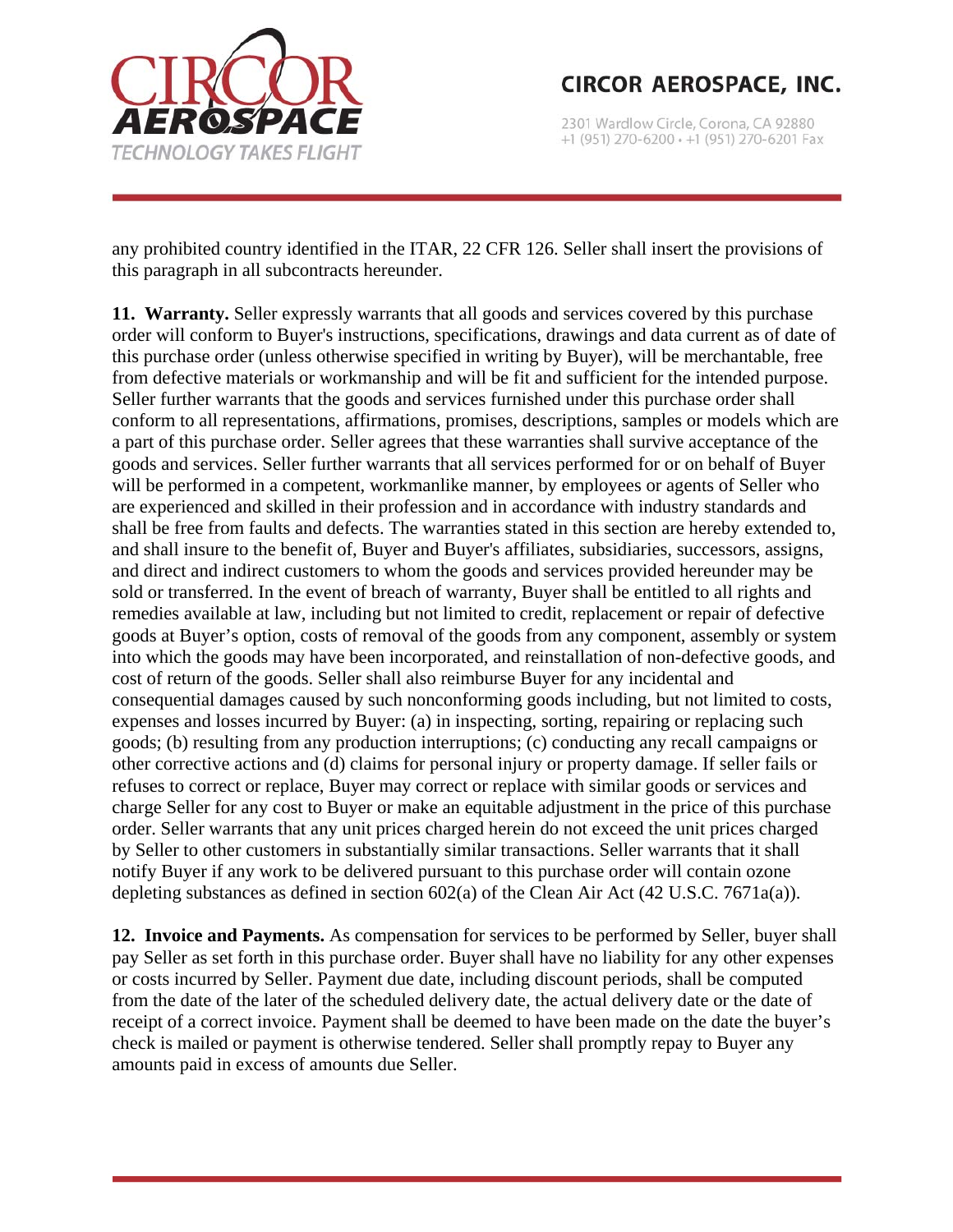

2301 Wardlow Circle, Corona, CA 92880 +1 (951) 270-6200 · +1 (951) 270-6201 Fax

**13. Quality Control System.** Seller shall establish and maintain a quality control system to an industry recognized standard for the goods and services covered by this purchase order. Seller shall permit Buyer access to review all procedures, practices, processes, and related documents to determine acceptability. Seller shall have a responsibility to notify Buyer of any violation or deviation from Seller's approved quality control system, and identify all goods provided to Seller during the period that the deviation/violation occurred. Records of all quality control inspection work by Seller shall be kept complete and available to Buyer and its customers during the performance of this purchase order and for such longer periods as may be specified.

**14. Inspection and Acceptance.** At no additional cost to Buyer, goods shall be subject to inspection, surveillance and test at reasonable times and places, including Seller's subcontractors' locations. Buyer and/or its customer shall perform inspections, surveillance, and tests so as not to unduly delay the work. If Buyer performs an inspections or test on the premises of Seller or its subcontractors, Seller shall furnish, and require its subcontractors to furnish, without additional charge, reasonable facilities and assistance for the safe and convenient performance of these duties. No such inspection shall relieve Seller of its obligations to furnish all goods and/or services in accordance with the requirements of this purchase order. Buyer shall accept the goods or give Seller notice of rejection, notwithstanding any payment, prior test or inspections, or passage of title. No inspection, test, delay or failure to inspect or failure to discover any defect or other nonconformance shall relieve the Seller of any obligations under this purchase order or impair any rights or remedies of Buyer. If Seller delivers non-conforming goods, Buyer may at its option and at Seller's expense (i) return the goods for credit or refund; (ii) require Seller to promptly correct or replace the goods; (iii) correct the goods; or (iv) obtain replacement goods from another source. Seller shall not redeliver corrected or rejected goods without disclosing the former rejection or requirement for correction. Seller shall disclose any corrective action taken. Repair, replacement and other correction and redelivery shall be completed within the original delivery schedule or such later time as Buyer may reasonably direct. All costs, expenses and loss of value incurred as a result of or in connection with nonconformance and repair, replacement or other correction may be recovered from Seller by equitable price reduction or credit against any amounts that may be owed to Seller under this purchase order or another.

**15. Timely Performance/Notice of Labor Disputes.** Seller's timely performance is a critical element of this purchase order. Unless advance or early shipment has been authorized in writing by the Buyer's Authorized Representative, Buyer may store at Seller's expense, or return, shipping charges collect, all goods and services received in advance of schedule. If Seller becomes aware of difficulty in performing against this purchase order, Seller shall provide immediate notification to the Buyer, in writing, giving pertinent details. This notification shall not be construed as the Buyer's waiver of any delivery schedule or any other rights or remedies of Buyer. In the event of a termination or change, no claim will be allowed for any manufacture or procurement in advance of Seller's normal flow time unless there has been prior written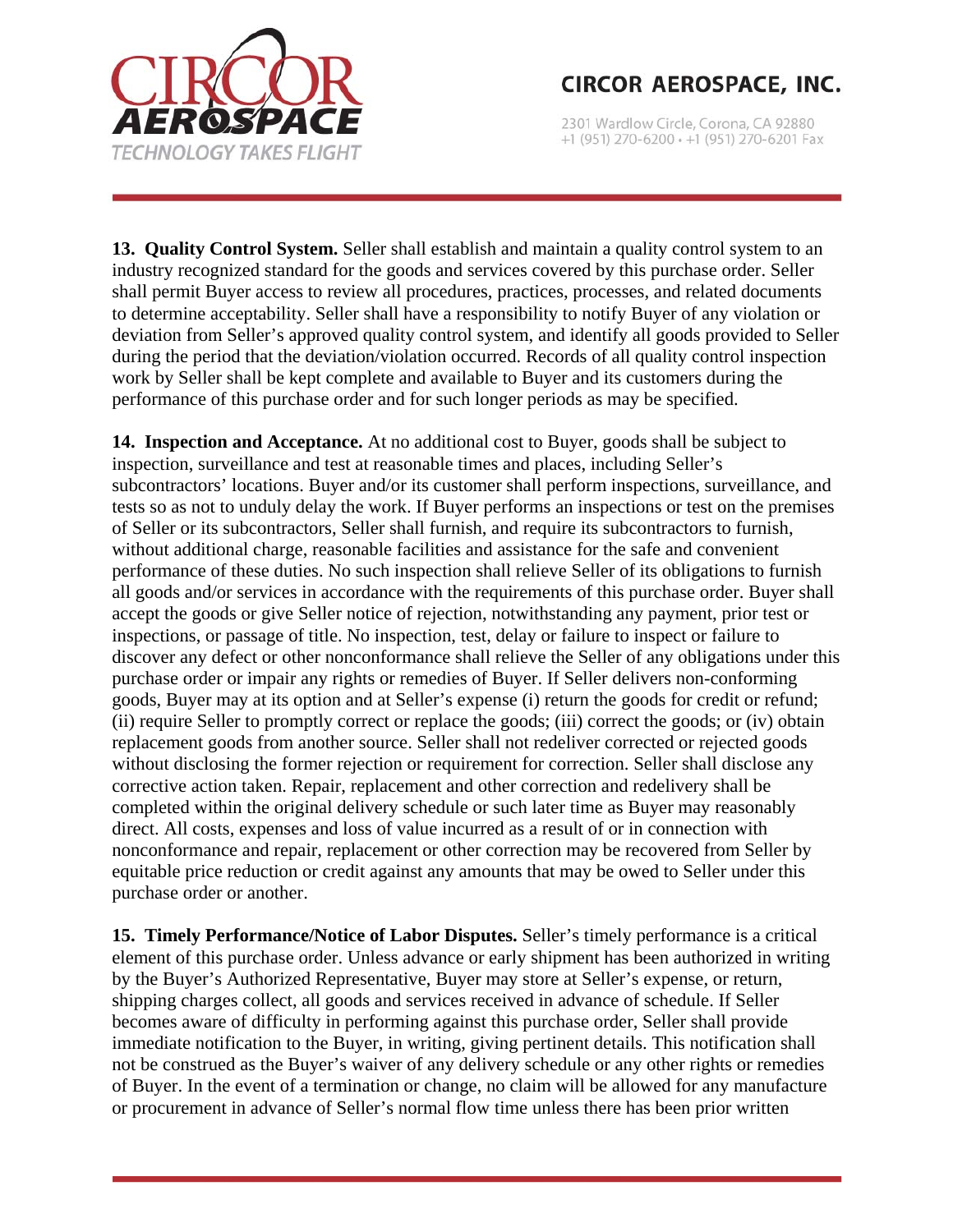

2301 Wardlow Circle, Corona, CA 92880 +1 (951) 270-6200 · +1 (951) 270-6201 Fax

consent from the Buyer. Whenever any actual or potential labor dispute delays or threatens to delay the timely performance of this purchase order, Seller shall immediately give notice thereof to Buyer. Seller shall insert the substance of this provision in its subcontracts issued hereunder.

**16. New Materials.** The work to be delivered hereunder shall consist of new materials, no used, or reconditioned, or of such age as to impair its usefulness of safety.

**17. Responsibility for Property.** Buyer may provide to Seller property owned by either Buyer or its customer. Title to all property furnished to Seller by Buyer or paid for by Buyer shall remain with Buyer. Seller shall clearly mark, maintain an inventory of and keep segregated or identifiable all of Buyer's supplied property and all property to which Buyer acquires an interest by virtue of this purchase order. Seller assumes all risk of loss, damage, or destruction of such property while in Seller's possession, custody, or control. Upon request, Seller shall provide Buyer with adequate proof of insurance against such risk of loss. Seller shall not sell, encumber, transfer, assign, dispose of, or modify Buyer's property and shall not use for any purpose other than for the performance of this purchase order, unless by specific written consent from the Buyer. All property supplied for the use of this purchase order shall be packaged and returned to Buyer, in accordance with best commercial practices at Sellers expense.

**18. Use of Information.** Seller shall not reproduce, use, or disclose any data, designs or other information furnished or disclosed during the performance of this purchase order, except as necessary in the performance of this purchase order. Unless specified by the Buyer in writing, all data, designs, or other information supplied shall be returned to Buyer upon completion or termination of this purchase order. No license is granted under any patents owned by Buyer, nor is any unpatented knowledge or information concerning Sellers products, methods or manufacturing processes which Seller may disclose to Buyer with regards to the manufacture of goods or services covered by this purchase order be deemed to have been disclosed as part of the consideration for this purchase order. Whereas Buyer's data, designs, or other information is furnished to Seller's suppliers, Seller shall insert the substance of this provision in each subcontract.

**19. Intellectual Property Indemnification.** Seller shall indemnify Buyer, and/or Buyer's customer against liability, including costs, for infringement of any patent, copyright trademark, or other intellectual property arising out of the manufacture or delivery of supplies or performance of services under this purchase order.

**20. Assignment.** Seller shall not assign any of its rights or interests in this purchase order. This purchase order or any interest therein, including any claims for monies due or to become due with respect thereto, may only be assigned upon the written consent of Buyer. No assignment, delegation or subcontract by Seller, without Buyers written consent shall relieve Seller of any of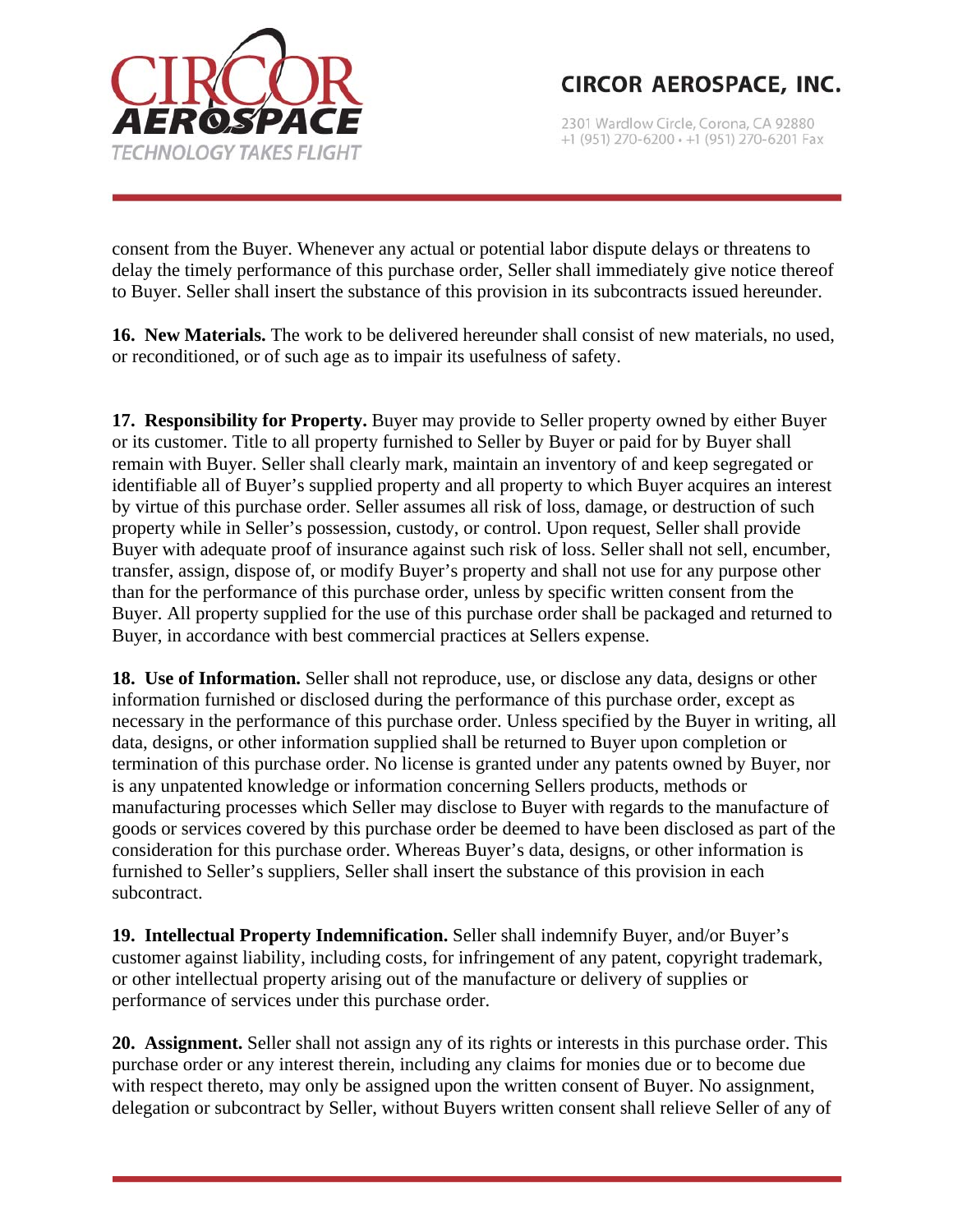

2301 Wardlow Circle, Corona, CA 92880 +1 (951) 270-6200 · +1 (951) 270-6201 Fax

its obligations under this purchase order or prejudice any of the Buyer's rights against Seller whether arising before or after the date of any assignment. This article does not limit the Seller's rights or abilities to purchase standard commercial supplies or materials.

**21. Stop Work, Default, or Termination for Convenience.** Buyer may, by written order, stop or suspend all or part of the work to be performed under this purchase order for a period not to exceed 90 days. Within such period of work stoppage, Buyer shall cancel or terminate this purchase order for either of the following conditions. In the even of default by the Seller of this purchase order, Buyer will issue a written notice to the Seller to cancel all or part of this purchase order if either the Seller fails to deliver the product or services within the time specified or Seller fails to perform any other provisions of the purchase order or fails to make progress so as to endanger performance of this purchase order and in either of these events does not cure the failure within 10 days after receipt of notice from the Buyer stating the failure or in the event of the Seller's suspension of business, insolvency, appointment of a receiver for Seller's property or business or any assignment , reorganization or arrangement by Seller for the benefit of its creditors. Seller shall continue work not cancelled. If Buyer cancels all or part of this purchase order due to the default terms stated above, Seller shall be liable for Buyer's excess costs to reprocure. Buyer may at any time terminate this purchase order in whole or in part for its convenience upon written notice to the Seller, in which event Seller shall be entitled to reasonable termination charges consisting of a percentage of the purchase order price reflecting the percentage of the work performed prior to termination, plus any reasonably incurred settlement expenses.

**22. Indemnification.** To the extent that Seller's agents, employees, or subcontractors enter upon premises occupied by or under the control of Buyer, or any of its customers, or suppliers, in the course of the performance of this purchase order, Seller shall take all necessary precautions to prevent the occurrence of any injury (including causing death) of any persons, or of any damage to any property, arising out of acts or omissions of such agents, employees, or subcontractors; and, except to the extent that any such injury or damage is due directly and solely to Buyer's negligence, Seller shall indemnify, defend, and hold Buyer, its officers, employees, and agents, harmless from any and all costs, losses, expense, damages, claims, suit, or any liability whatsoever, including attorney's fees, arising out of any act or omission of Seller, its agents, employees, or subcontractors. Seller does hereby irrevocably indemnify and agree to defend any claim or litigation, or to pay or reimburse any judgment and all loss and expense costs (including reasonable attorney fees) resulting in any manner from injury to person or property caused in whole or in part by product supplied by Seller that fails to conform to the specifications or that is otherwise defective in manufacture and/or (to the extent not designed by Circle Seal Controls, Inc.) in design

**23. Gratuities/Kickbacks.** Seller agrees not to provide or offer any representative, officer, director or employee of the Buyer, or any member of such persons family, any favors, gifts,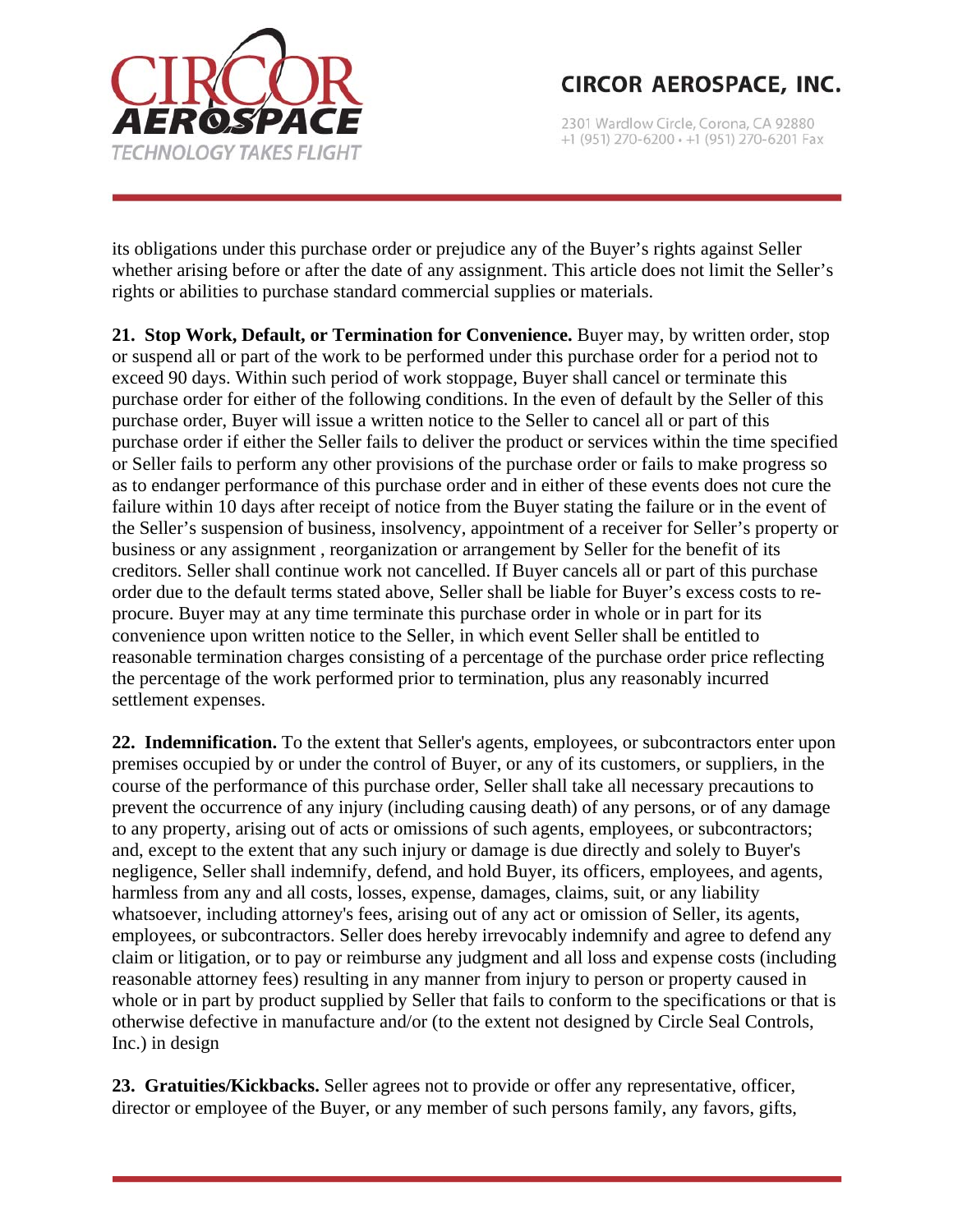

2301 Wardlow Circle, Corona, CA 92880 +1 (951) 270-6200 · +1 (951) 270-6201 Fax

gratuities or favorable treatment for the purpose of securing this purchase order or any future business opportunities.

**24. Publicity.** Seller or Sellers suppliers shall not, without Buyer's written consent, release any publicity, advertisement, news release, or denial confirmation of same regarding this purchase order or the program or items provided by Seller. Seller shall be liable to Buyer for any breach of such obligation by Seller or its supplier.

**25. Audit Rights and Records Retention.** Buyer reserves the right to perform inspections, surveillance, and tests and to review procedures, practices, processes and related documents related to quality assurance, quality control, flight safety and configuration control and shall extend to the Buyer's customers that are a part of the US Government. Seller shall retain all records and documents pertaining to the items in this purchase order for a period of no less than seven years after final payment. Such records shall date back to the time this purchase order was issued and shall include without limitation, catalogs, price lists, invoices and inventory records for the purposes of verification of compliance to all aspects of this purchase order including test data and procedure verification.

**26. Disputes.** Any dispute that arises under or it related to this purchase order that cannot be settled by mutual agreement of the parties may be decided by a court of competent jurisdiction. Pending final resolution of any dispute, Seller shall proceed with performance of this purchase order according to Buyer's instructions so long as Buyer continues to pay amounts not in dispute.

**27. Export Controls.** Subcontractor is advised that its performance of this purchase order may involve the use of or access to articles, technical data or software that is subject to export controls under 22 United States Code 2751 – 2796 (Arms Export Control Act) and 22 Code of Federal Regulations 120-130 (International Traffic in Arms Regulations) or 50 United States Code 2401 – 2420 (Export Administration Act) and 15 Code of Federal Regulations 768 – 799 (Export Administration Regulations) and their successor and supplemental laws and regulations (hereinafter referred to as the "Export Laws and Regulations"). Seller represents and warrants that it is either 1) a U.S. Person as that term is defined in the Export Laws and Regulations, or 2) that it has disclosed to Buyer in writing the country in which it is incorporated or otherwise organized to do business, or if a natural person, all citizenships and US immigration status. Seller shall comply with any and all Export Laws and Regulations, and any license(s) issued herein. Seller shall not give any Foreign Person access to Technical Data, software or Defense Articles, or provide an unauthorized Defense Service as those terms are defined in the applicable Export Laws and Regulations without the prior written consent of Buyer. Any request for such consent must state the intended recipient's citizenship(s), and status under 8 U.S.C. 1101 and 8 U.S.C. 1324 (the "Immigration and Naturalization Act"), and such other information as Buyer may reasonably request. No consent granted by Buyer in response to Seller's request shall relieve Seller of its obligations to comply with the provisions of the Export Laws and Regulations, nor